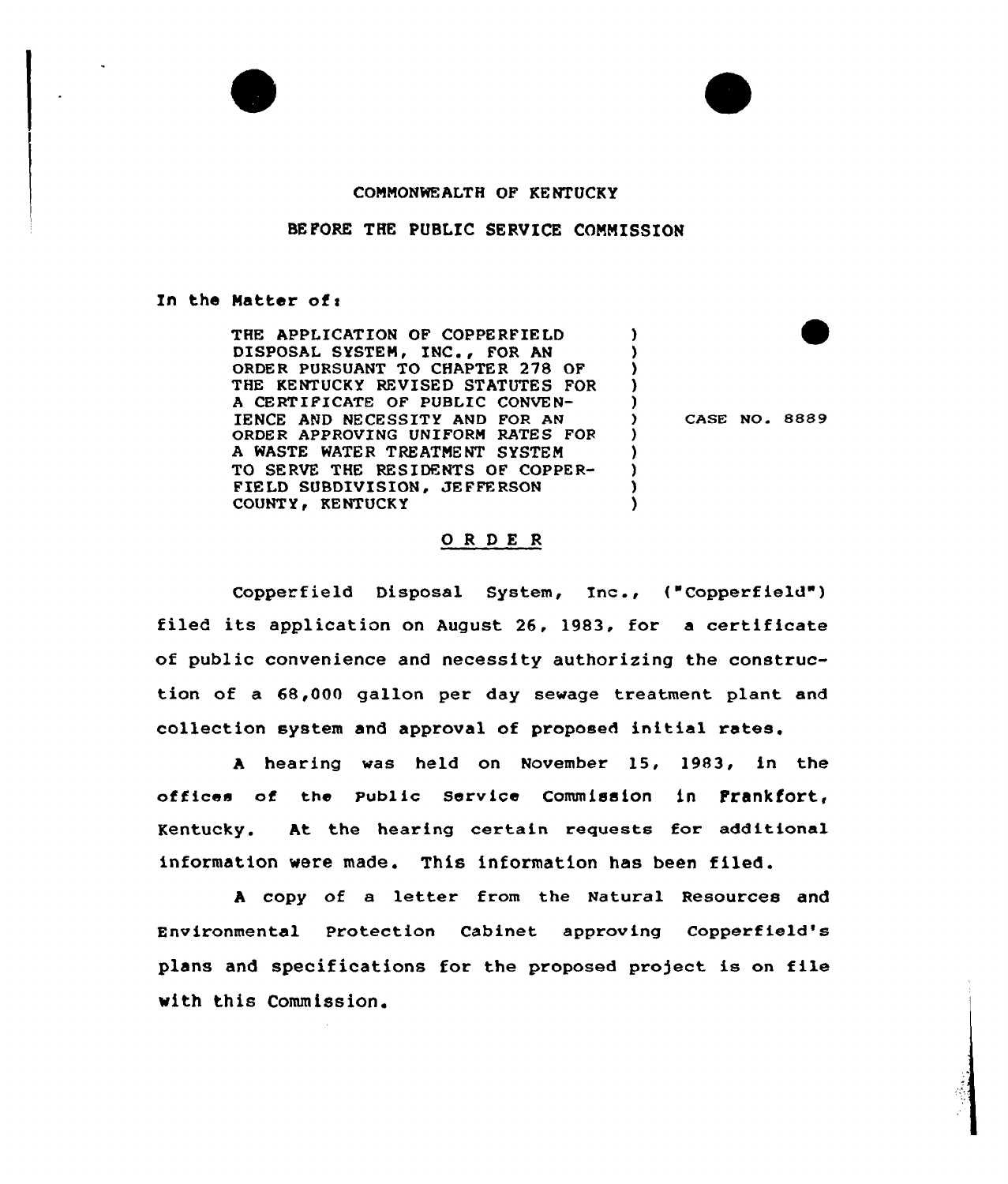

## TEST PERXOD

This is <sup>a</sup> proposed rather than an operating utility, and test-year information does not exist. Estimated pro forma expenses are utilized for the determination of revenue requirements.

#### PROJECTED REVENUES AND EXPENSES

Copperfield projected operating expenses on the basis of providing service to 170 residential customers. The Commission is of the opinion that the projected operating expenses generally are proper and they have, therefore, been accepted with the fallowing exceptions:

# Professional Services

Copperfield proposed to include in its anticipated operating expenses the initial Rate Case Expense of \$4,400 to be amortized over a 3-year period. Et is the Commission's policy that organizational expenses be amortized over the life of a sewage treatment facility. Therefore, the Commission has determined the appropriate Professional Services expense based on a 20-year life to be \$220, a decrease of  $$1,247.$ 

#### Taxes

Copperfield proposed to include in its anticipated operating expenses local, state, and federal taxes of  $$900$ per year. The Commission has determined the appropriate taxes based on current rates to be 81,091, an increase of \$ 191.

 $-2-$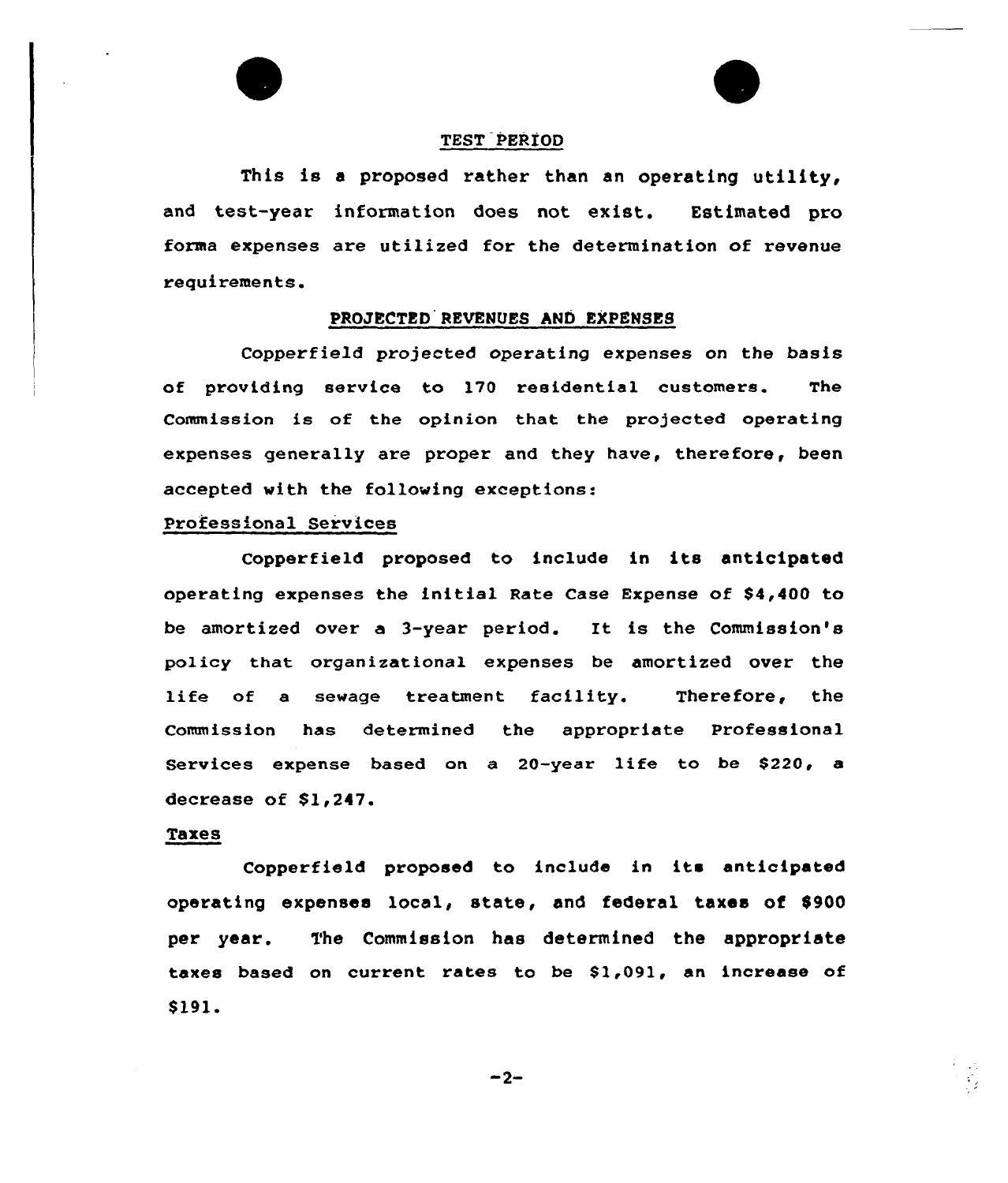#### Agency Collect ion Fee

Copperfield proposed to include in its anticipated operating expenses the Louisville Water Company ("LWC") Collection Charge for the collection of its bi-monthly sewer bill. The Commission has determined the appropriate charge based on current LMC rates to be 81,289, an increase of S96.

#### REVENUE REQUIREMENTS

Based on the current number of customers being served by Copperfield, the rates proposed will not provide sufficient revenues to meet operating expenses and provide for adequate equity growth. The Commission is of the opinion that the rates proposed by Copperfield are promotional in nature and that. subsidization by the developers will be required until such time as the number of customers served enables it to become self-supporting. The Commission will approve the rates proposed by Copperfield.

#### FINDINGS AND ORDERS

Based on the evidence of record, the Commission finds that:

1. public convenience and necessity require that the construction proposed in the application be performed, and that a certificate of public convenience and necessity be granted.

2. The construction project proposed by Copperfield consists of a sewage collection system and a 68,000 gallon

 $-3-$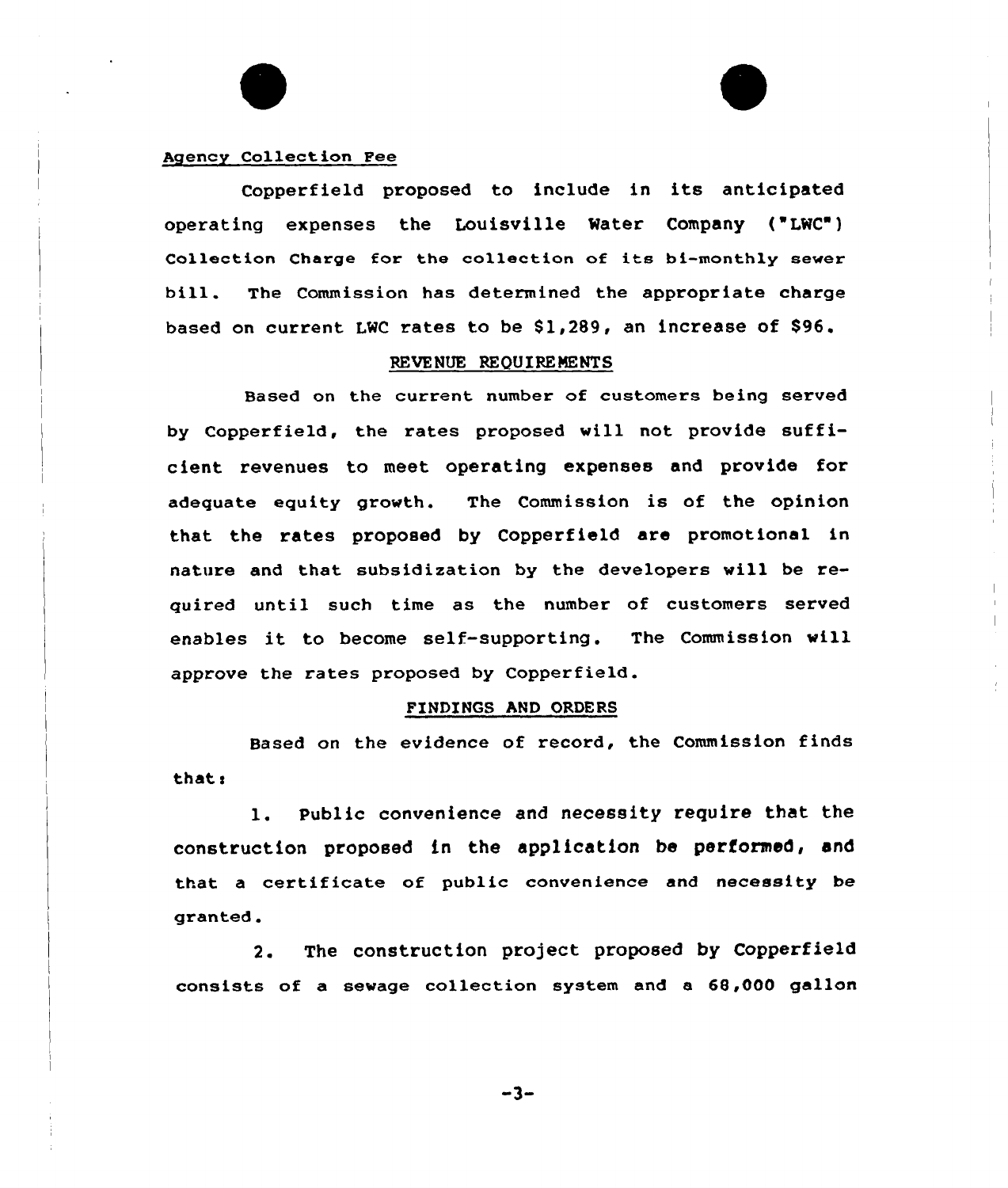per day sewage treatment plant to provide sewage service for a proposed subdivision consisting of 170 single-family residential lots.

3. The total cost of the construction project is estimated to be \$225,500 which will be recouped by Copperfield at such time as all 170 lots of the proposed development have been sold.

4. The proposed initial rate is inadequate at this time to produce the revenue required to meet Copperfield's operating expenses and provide for sufficient capital growth.

5. The rates proposed by Copperfield are promotional in nature.

6. <sup>A</sup> utility formed by real estate developers should not request initial rates which are insufficient to meet its anticipated operating requirements. It has been the Commission's experience that rates which are inadequate result in higher operating expenses because of the utility's continuing need to request increased rates. Moreover inadequate initial rates are unfair to the purchasers of the developed lots who expect to pay low sewage fees for a period of time longer than these rates are usually in effect.

7. Copperfield represented to the Commission that it vill subsidize any shortfall of operating revenue until the subdivision can become self-supporting. The granting of a certificate of public convenience and necessity and approval

 $-4-$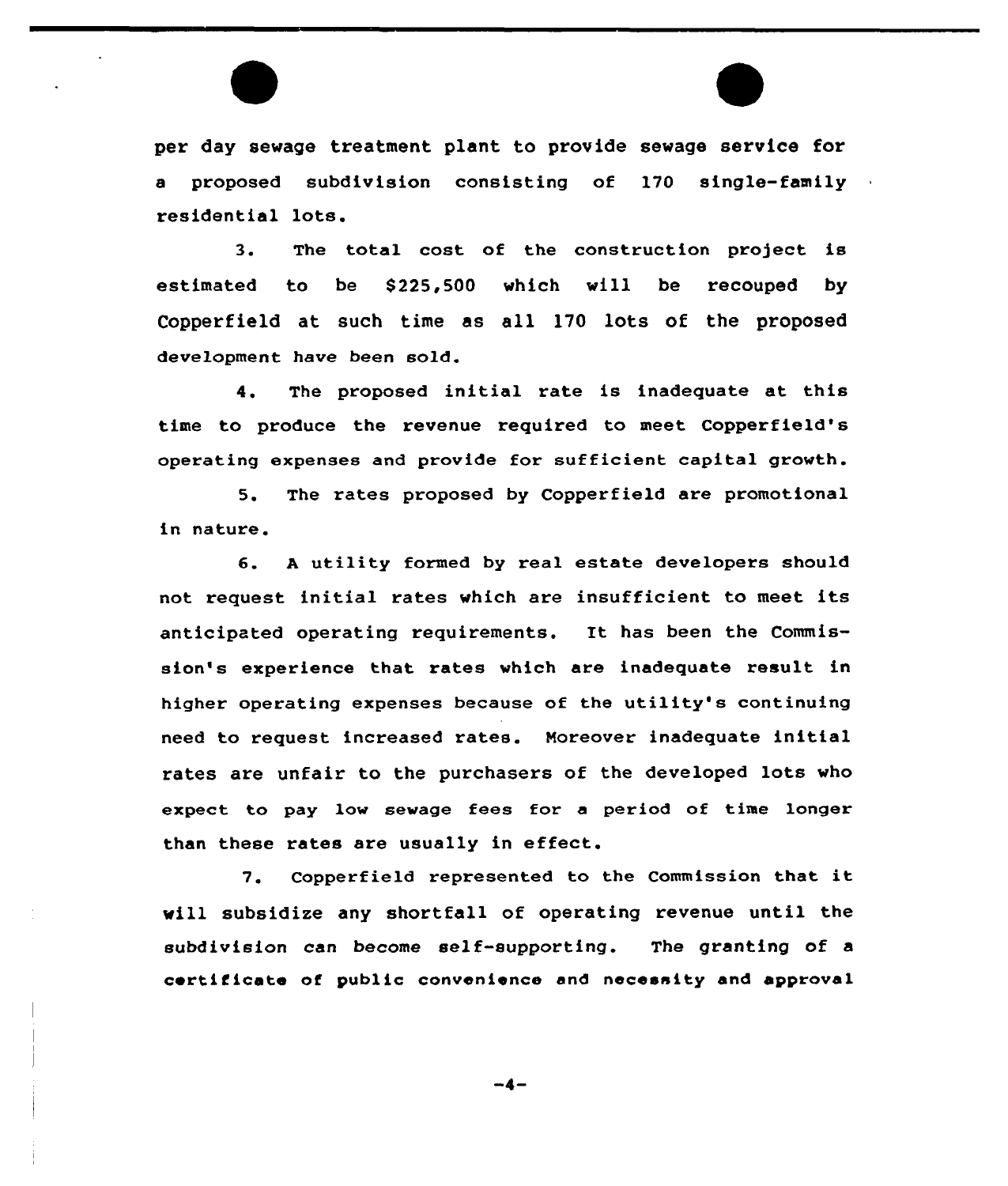

The current rate for sewage disposal<br>services for the subdivision is not<br>sufficient to cover operating expenses without a subsidy from the developer. If the development does not continue as anticipated, your rate may increase substantially.

8. Copperfield has filed with the Public Service Commission a third-party beneficiary agreement as a part of its application.

9. Copperfield should furnish duly verified documentation of the total cost of this project including the cost of construction and all other capitalized costs (engineering, legal, administrative, etc.} within <sup>60</sup> days of the date that construction is substantially completed.

10. Copperfield should furnish to the Commission a copy of the "as-built" drawings and <sup>a</sup> signed statement that the construction has been satisfactorily completed in accordance with the contract plans and specifications, within 60 days of the date of substantial completion of this construction.

 $-5-$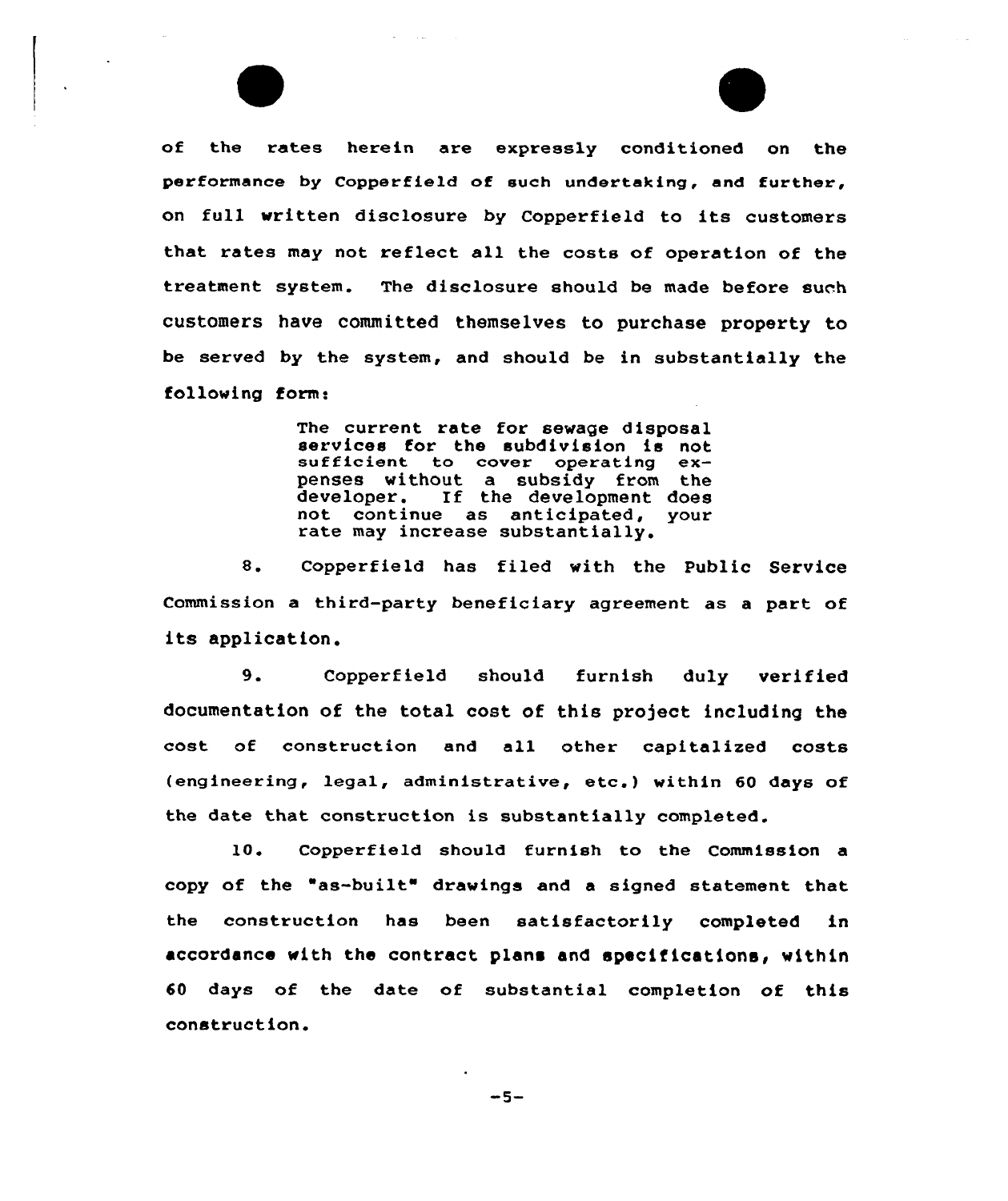IT IS THEREFORE ORDERED that Copperfield be and it hereby is granted a certificate of public convenience and necessity to proceed with the construction of the sewage treatment and collection system described in the application and record.

IT IS FURTHER ORDERED that the rate in Appendix <sup>A</sup> be and it hereby is fixed as the fair, just and reasonable rate to be charged by Copperfield for sewage disposal service rendered on and after the date of this Order.

IT IS FURTHER ORDERED that Copperfield shall abide by the conditions in Finding No. 5. Further, Copperfield shall notify the existing property owners within 30 days of the date of this Order and shall furnish to the Commission written acknowledgement of notice as contained in Appendix B to this Order, within 30 days of the date of this Order. Further, Copperfield shall furnish to the Commission on a quarterly basis, as required, written acknowledgement of notice from each prospective customer as contained in Appendix B to this Order.

IT IS FURTHER ORDERED that Copperfield shall file its tariff sheets setting forth the rate approved herein, within 30 days of the date of this Order.

IT IS FURTHER ORDERED that Copperfield shall file with the Commission duly verified documentation which shows the

 $-6-$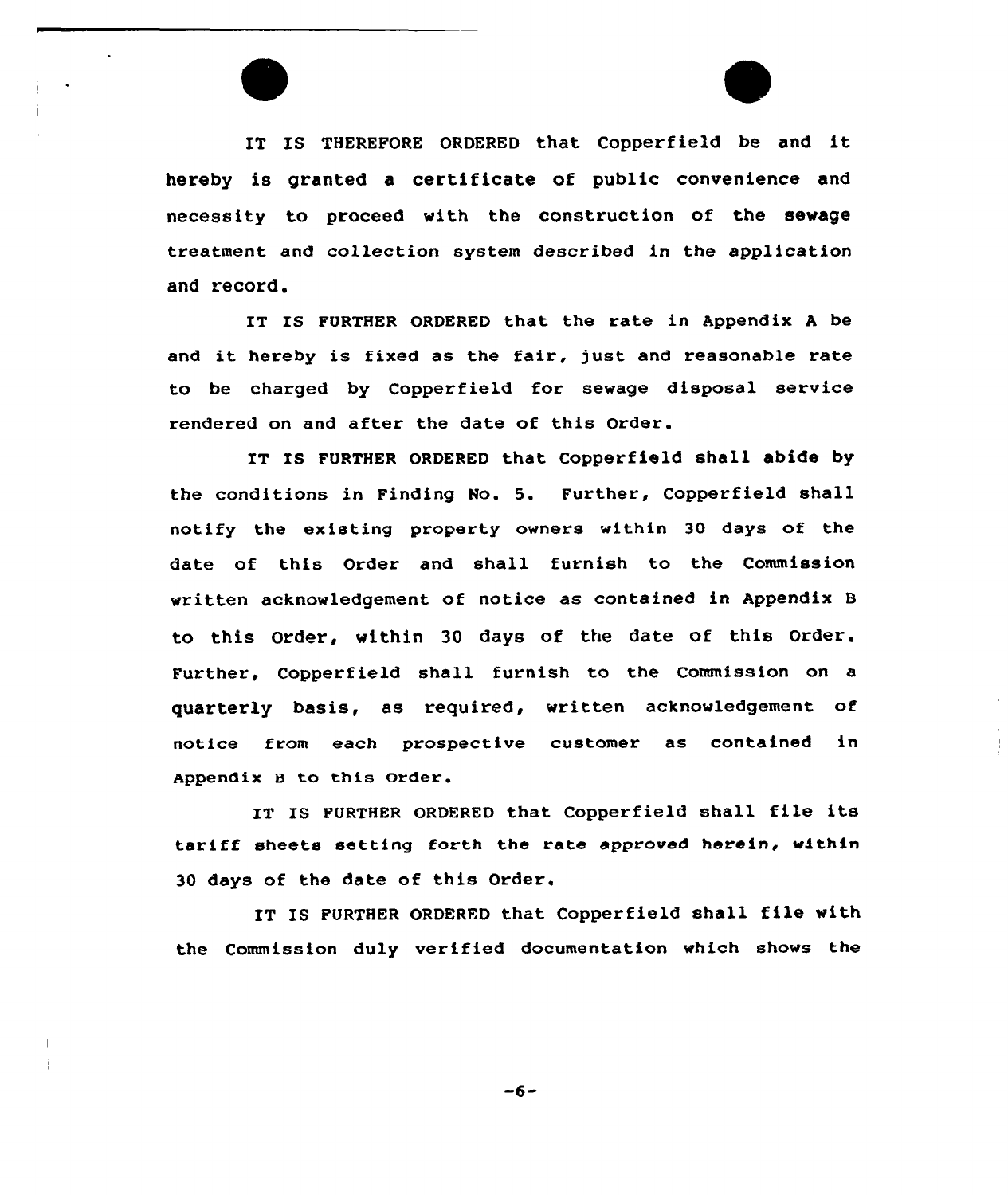total costs of the construction herein certificated including all capitalized costs (engineering, legal, administrative, etc.), within <sup>60</sup> days of the date that construction is substantially completed.

IT IS FURTHER ORDERED that Copperfield shall furnish this Commission with "as-built" drawings and <sup>a</sup> signed statement that the construction has been satisfactorily completed and has been done in accordance with the contract plans and specifications, within 60 days of the date of substantial completion of the proposed construction.

Done at Frankfort, Kentucky, this 26th day of January, 1984. PUBLIC SERVICE COMMISSION

ਨਾ

Vice Chairman

Commiss

# ATTEST:

**Secretary** 

 $\omega$  ,  $\omega$  ,  $\omega$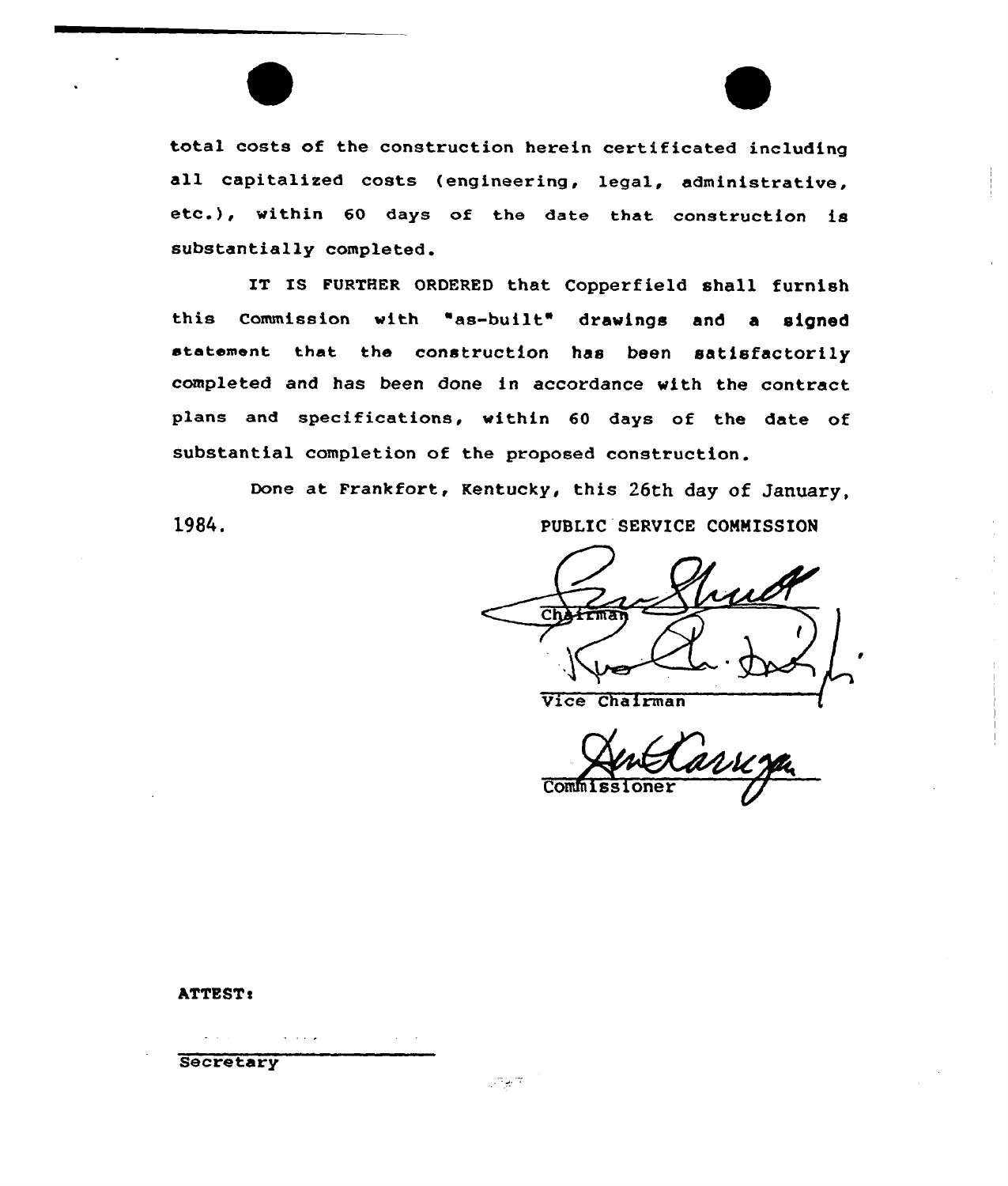# APPENDIX A

APPENDIX TO AN ORDER OF THE PUBLIC SERUICE COMMISSION IN CASE NO. 8889 DATED JANUARY 26, 1984

The following rate is prescribed for sewage disposal service to customers of Copperfield Disposal System, Inc., located in Copperfield Subdivision in Jefferson County, Kentucky.

# RATES MONTHLY CHARGE

Single-Family Residential \$19.10